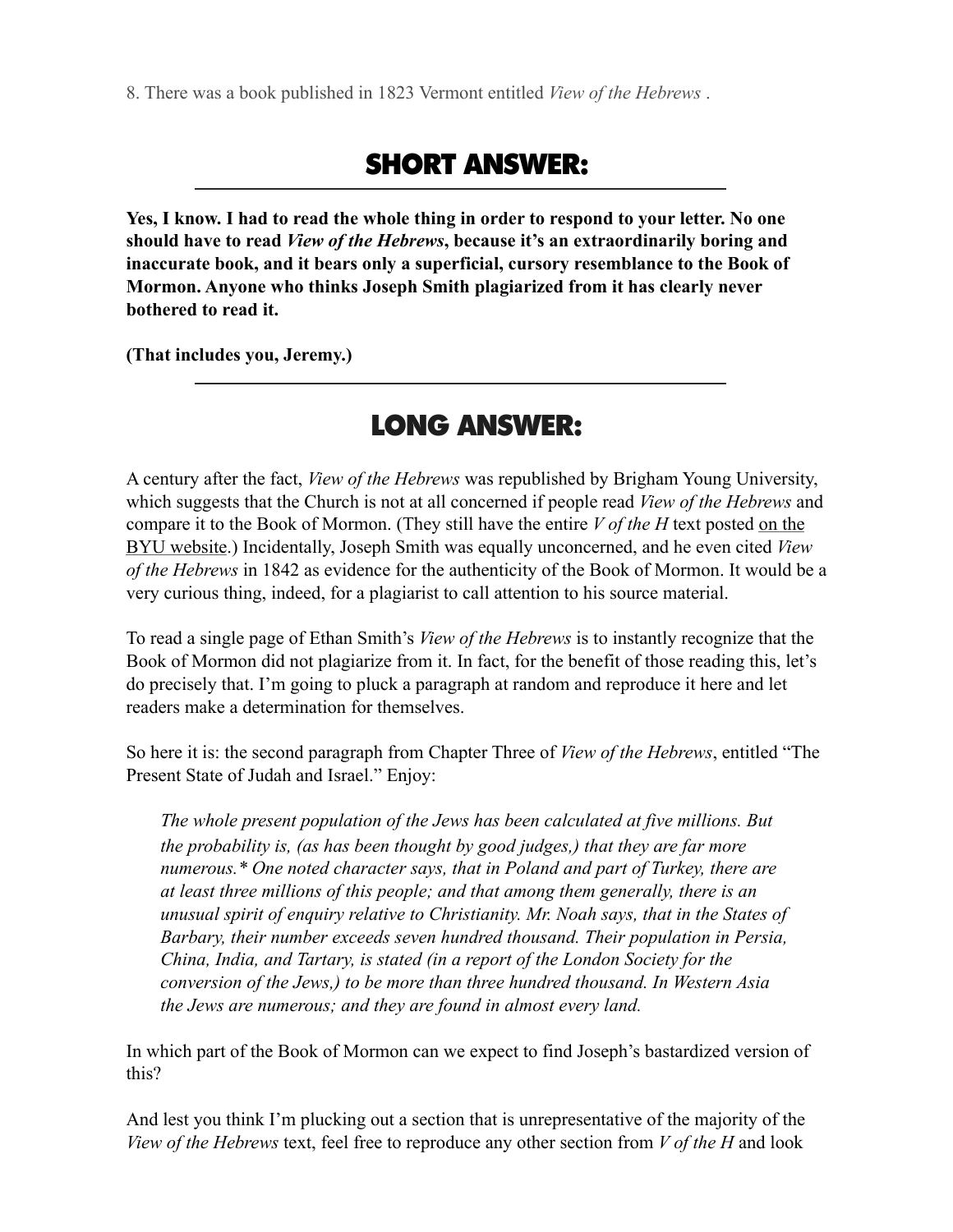for where Joseph adapted it in to his own allegedly derivative work. In addition, *View of the Hebrews* is just over 47,000 words long, compared to over 265,000 words in the Book of Mormon. If Joseph was just ripping off *V of the H*, how is it that Joseph's version is more than five times longer than his source material? True, Peter Jackson was able to pad out *The Hobbit* into a trilogy of three-hour movies, but this is even more ridiculous than that. (And *The Hobbit* movies were pretty darn ridiculous.)

It's an apples-to-oranges comparison. *View of the Hebrews* is a polemical essay about Ethan Smith's theory that the Indians are Israelites. It is not, like the Book of Mormon, a narrative history. It's a recitation of historical facts and speculation; it has no story at all. In addition, the "evidences" that Ethan Smith provides to link the Indians to Israel are completely ignored in the Book of Mormon. You won't find chiasmus or much in the way of King James-style English in V of the H. There are no Nephites, Lamanites, Jaredites, or Liahonas, or cureloms or cumoms, or any Book of Mormon proper names or places. Even Captain Kidd is nowhere to be seen.

Below is a chart comparing the *View of the Hebrews* to the Book of Mormon:

|           | <b>VIEW OF THE HEBREWS</b><br><b>Online Source</b>                                                                               | <b>BOOK OF MORMON</b><br><b>Online Source</b>             |
|-----------|----------------------------------------------------------------------------------------------------------------------------------|-----------------------------------------------------------|
| Published | 1823, first edition<br>1825, second edition                                                                                      | 1830, first edition                                       |
| Location  | Vermont<br>Poultney, Rutland County                                                                                              | Vermont<br>Sharon, Windsor County                         |
|           | NOTE: Oliver Cowdery, one<br>of the Book of Mormon<br>witnesses, lived in Poultney<br>when View of the Hebrews<br>was published. | NOTE: Windsor<br>County is adjacent to<br>Rutland County. |

Okay, let's take a look.

NOTE: You are incorrect. The Book of Mormon was first published in Palymyra, Wayne County, New York, not Sharon, Windsor County, Vermont.

Windsor is the county where Joseph Smith was born, 24 years prior to the Book of Mormon's publication. The fact that Windsor County is adjacent to Rutland County is about as relevant as the fact that Keokuk, Iowa is where the Des Moines River meets the Mississippi.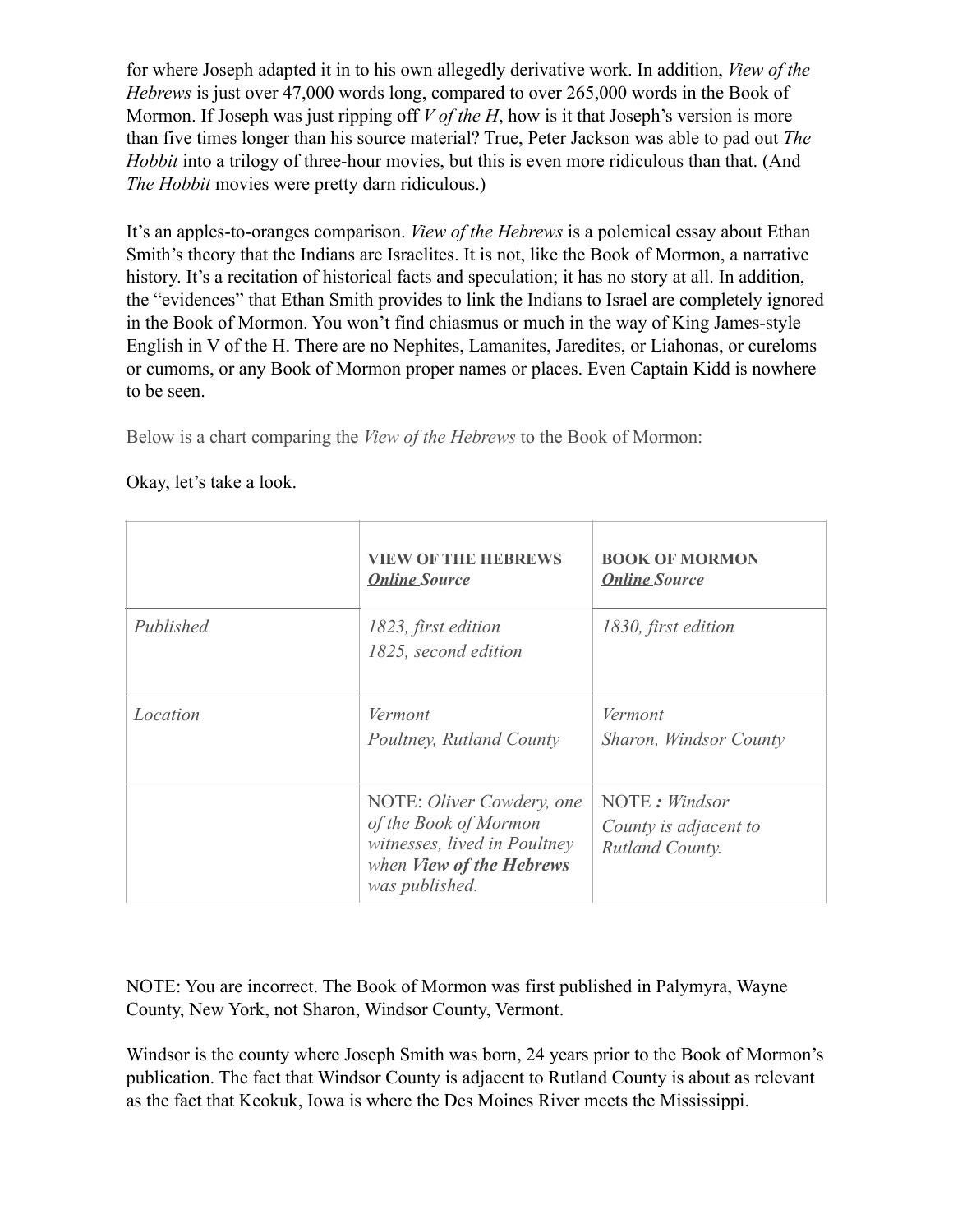|                                                                                              | <b>VIEW OF THE</b><br><b>HEBREWS</b><br><b>Online Source</b>                                                                 | <b>BOOK OF</b><br><b>MORMON</b><br><b>Online Source</b>                                    |
|----------------------------------------------------------------------------------------------|------------------------------------------------------------------------------------------------------------------------------|--------------------------------------------------------------------------------------------|
| The destruction of Jerusalem                                                                 | $\sqrt{ }$                                                                                                                   | $\sqrt{ }$                                                                                 |
| The scattering of Israel                                                                     | $\sqrt{ }$                                                                                                                   | $\sqrt{ }$                                                                                 |
| The restoration of the Ten Tribes                                                            | $\sqrt{ }$                                                                                                                   | $\sqrt{ }$                                                                                 |
| Hebrews leave the Old World for the New<br>World                                             | $\sqrt{ }$                                                                                                                   | $\sqrt{ }$                                                                                 |
| Religion a motivating factor                                                                 | $\sqrt{ }$                                                                                                                   | $\sqrt{ }$                                                                                 |
| Migrations a long journey                                                                    | $\sqrt{ }$                                                                                                                   | $\sqrt{ }$                                                                                 |
| Encounter "seas" of "many waters"                                                            | $\sqrt{ }$                                                                                                                   | $\sqrt{ }$                                                                                 |
| The Americas an uninhabited land                                                             | $\sqrt{}$                                                                                                                    | $\sqrt{}$                                                                                  |
| Settlers journey northward                                                                   | $\sqrt{ }$                                                                                                                   | $\sqrt{ }$                                                                                 |
| Encounter a valley of a great river                                                          | $\sqrt{ }$                                                                                                                   | $\sqrt{ }$                                                                                 |
| A unity of race (Hebrew) settle the land and<br>are the ancestral origin of American Indians | $\sqrt{ }$                                                                                                                   | $\sqrt{ }$                                                                                 |
| Hebrew the origin of Indian language                                                         | $\sqrt{ }$                                                                                                                   | $\sqrt{ }$                                                                                 |
| Egyptian hieroglyphics                                                                       | $\sqrt{ }$                                                                                                                   | $\sqrt{ }$                                                                                 |
| Lost Indian records                                                                          | $\sqrt{ }$<br>A set of "yellow<br>leaves" buried in<br>Indian hill. Elder B.H.<br>Roberts noted the<br>"leaves" may be gold. | $\sqrt{ }$<br>Joseph Smith<br>claimed the gold<br>plates were<br>buried in Hill<br>Cumorah |
| Breastplate, Urim & Thummim                                                                  | $\sqrt{}$                                                                                                                    | $\sqrt{ }$                                                                                 |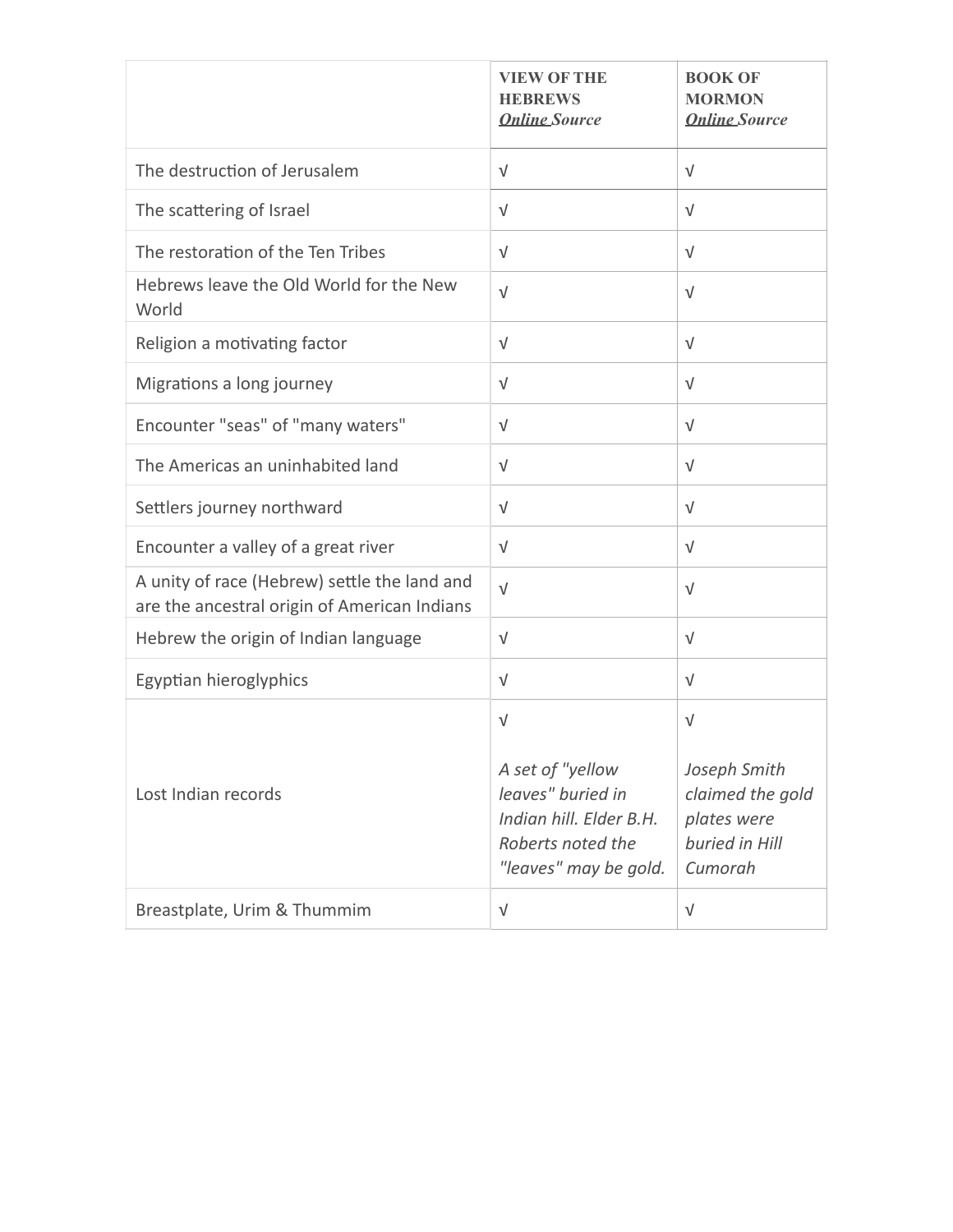|                                                                                                                                  | <b>VIEW OF THE</b><br><b>HEBREWS</b><br><b>Online Source</b>                                                                                                                                                                                                                                                                              | <b>BOOK OF</b><br><b>MORMON</b><br><b>Online Source</b>                                                                                                                                                                                                                                                             |
|----------------------------------------------------------------------------------------------------------------------------------|-------------------------------------------------------------------------------------------------------------------------------------------------------------------------------------------------------------------------------------------------------------------------------------------------------------------------------------------|---------------------------------------------------------------------------------------------------------------------------------------------------------------------------------------------------------------------------------------------------------------------------------------------------------------------|
| The destruction of Jerusalem                                                                                                     | $\sqrt{}$                                                                                                                                                                                                                                                                                                                                 | $\sqrt{ }$                                                                                                                                                                                                                                                                                                          |
| A man standing on a wall warning the<br>people saying, "Wo, wo to this cityto this<br>people" while subsequently being attacked. | $\sqrt{ }$<br>Jesus, son of Ananus,<br>stood on the wall<br>saying "Wo, wo to this<br>city, this<br>temple, and this<br>people."<br>- Came to preach for<br>many days<br>- Went upon a wall<br>- Cried with a loud<br>voice<br>- Preached of<br>destruction of<br>Jerusalem<br>- Had stones cast at<br>him<br>(View of Hebrews, p.<br>20) | $\sqrt{ }$<br>Samuel the<br>Lamanite stood<br>on<br>the wall saying<br>"Wo, wo to this<br>city" or<br>"this people".<br>- Came to preach<br>for many days<br>- Went upon a<br>wall<br>- Cried with a<br>loud voice -<br>Preached<br>of destruction of<br>Nephites - Had<br>stones cast at<br>him<br>(Helaman 13-16) |
| Prophets, spiritually gifted men transmit<br>generational records                                                                | $\sqrt{ }$                                                                                                                                                                                                                                                                                                                                | $\sqrt{ }$                                                                                                                                                                                                                                                                                                          |
| The Gospel preached in the Americas                                                                                              | $\sqrt{}$                                                                                                                                                                                                                                                                                                                                 | $\sqrt{ }$                                                                                                                                                                                                                                                                                                          |
| Quotes whole chapters of Isaiah                                                                                                  | $\sqrt{ }$                                                                                                                                                                                                                                                                                                                                | $\sqrt{ }$                                                                                                                                                                                                                                                                                                          |
| Good and bad are a necessary opposition                                                                                          | $\sqrt{ }$                                                                                                                                                                                                                                                                                                                                | $\sqrt{ }$                                                                                                                                                                                                                                                                                                          |
| Pride denounced                                                                                                                  | $\sqrt{}$                                                                                                                                                                                                                                                                                                                                 | $\sqrt{ }$                                                                                                                                                                                                                                                                                                          |
| Polygamy denounced                                                                                                               | $\sqrt{}$                                                                                                                                                                                                                                                                                                                                 | $\sqrt{ }$                                                                                                                                                                                                                                                                                                          |
| Sacred towers and high places                                                                                                    | $\sqrt{}$                                                                                                                                                                                                                                                                                                                                 | $\sqrt{ }$                                                                                                                                                                                                                                                                                                          |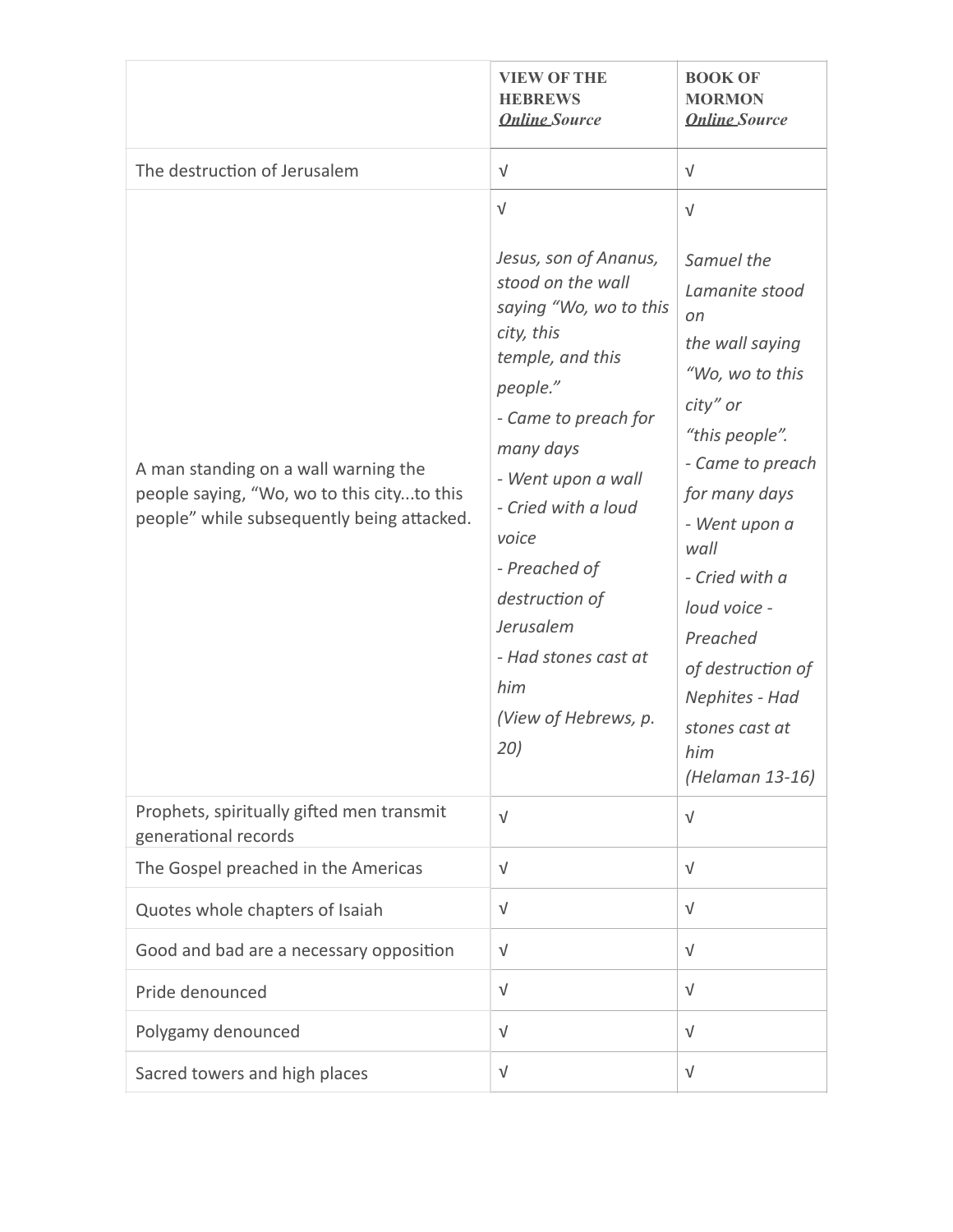|                                                                      | <b>VIEW OF THE</b><br><b>HEBREWS</b><br><b>Online Source</b>                                                                                                            | <b>BOOK OF</b><br><b>MORMON</b><br><b>Online Source</b> |
|----------------------------------------------------------------------|-------------------------------------------------------------------------------------------------------------------------------------------------------------------------|---------------------------------------------------------|
| The destruction of Jerusalem                                         | $\sqrt{ }$                                                                                                                                                              | $\sqrt{ }$                                              |
| Messiah visits the Americas                                          | $\sqrt{ }$<br>Quetzalcoatl, the<br>white bearded<br>"Mexican Messiah"                                                                                                   | $\sqrt{ }$                                              |
| Idolatry and human sacrifice                                         | $\sqrt{ }$                                                                                                                                                              | $\sqrt{ }$                                              |
| Hebrews divide into two classes, civilized<br>and barbarous          | $\sqrt{ }$                                                                                                                                                              | $\sqrt{ }$                                              |
| Civilized thrive in art, written language,<br>metallurgy, navigation | $\sqrt{ }$                                                                                                                                                              | $\sqrt{ }$                                              |
| Government changes from monarchy to<br>republic                      | $\sqrt{ }$                                                                                                                                                              | $\sqrt{ }$                                              |
| Civil and ecclesiastical power is united in the<br>same person       | $\sqrt{ }$                                                                                                                                                              | $\sqrt{ }$                                              |
| Long wars break out between the civilized<br>and barbarous           | $\sqrt{ }$                                                                                                                                                              | $\sqrt{ }$                                              |
| Extensive military fortifications,<br>observations, "watch towers"   | $\sqrt{ }$                                                                                                                                                              | $\sqrt{ }$                                              |
| Barbarous exterminate the civilized                                  | $\sqrt{ }$                                                                                                                                                              | $\sqrt{ }$                                              |
| <b>Discusses the United States</b>                                   | $\sqrt{ }$                                                                                                                                                              | $\sqrt{ }$                                              |
| Ethan/Ether                                                          | $\sqrt{ }$<br>Elder B.H. Roberts<br>noted: "Ethan is<br>prominently<br>connected with the<br>recording of the<br>matter in the one<br>case, and Ether in the<br>other." | $\sqrt{ }$                                              |

*Source: B.H. Roberts, Studies of the Book of Mormon, p.240-242,324-344*

Poor B.H. Roberts. You have so woefully misrepresented his work on this subject that it's almost criminal. We'll get to that later.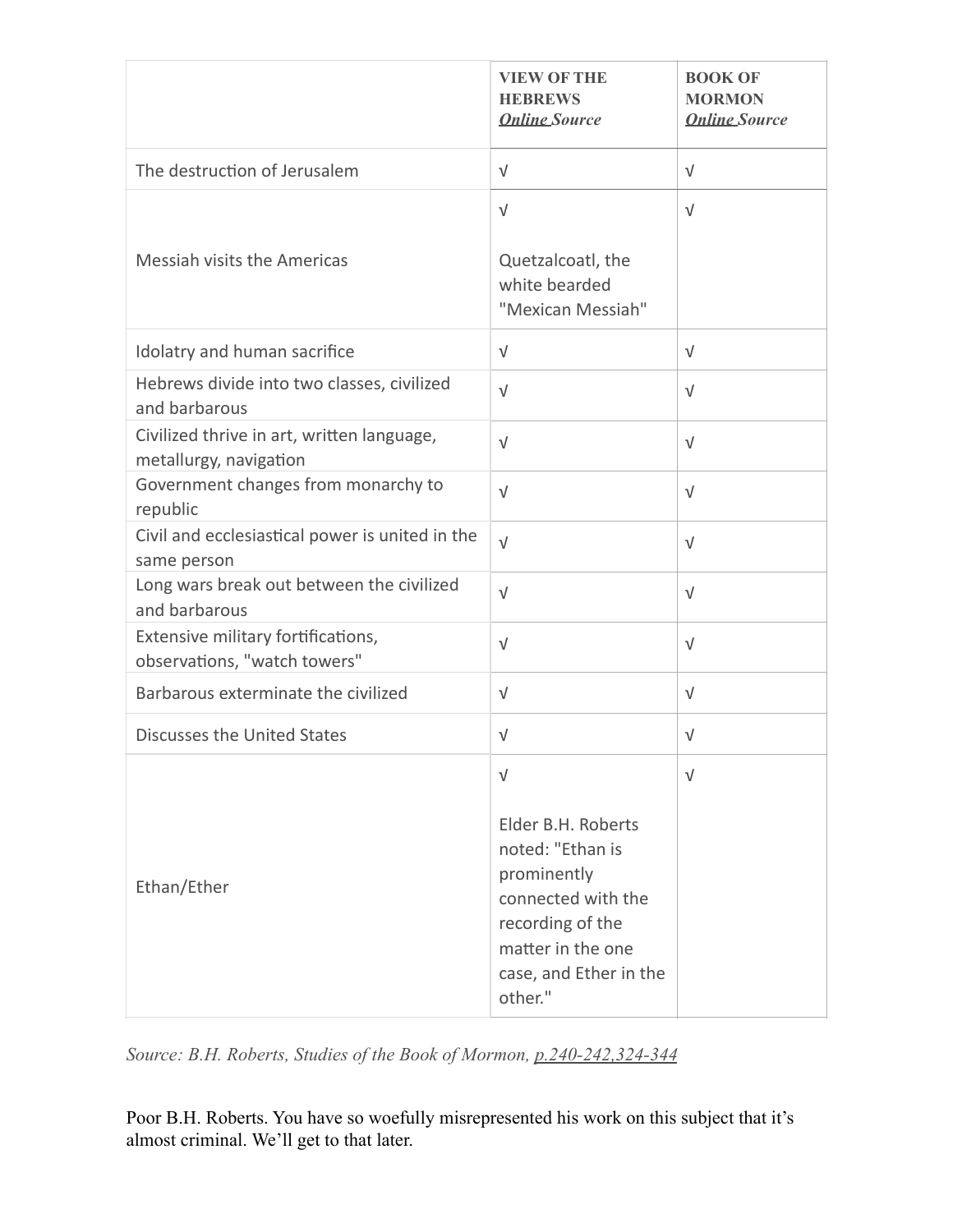My initial plan was to make another chart where I add a fourth column describing why these supposed parallels are largely insignificant and, in some cases, ridiculous, but each point requires more text than a small box can allow. So I guess we have to do this the old fashioned way.

## **A. Both books reference the destruction of Jerusalem**

Well, sort of, and one much more than the other. Ethan Smith begins his essay with a discussion of the sacking of Jerusalem by the Romans in 70 AD, and then proceeds to describe all that immediately followed, lamenting the evils of Thadeus, Felix, Nero, and other Roman notables and quoting all the scripture in which Jesus foretold Jerusalem's sad fate. His entire first chapter is a historical recounting of the fate of Jerusalem after Christ, citing events and figures that play no role in the Book of Mormon whatsoever. More than 1/5th of its entire text is a synopsis and commentary on a slice of Palestinian history completely removed from anything in the Book of Mormon.

In contrast, the Book of Mormon recounts the family of Lehi escaping from the Babylonian destruction of Jerusalem 670 years earlier and never mentions the Romans at all.

Furthermore, its narrative leaves Jerusalem behind entirely after the 14th of its 531 pages and never goes back. With the exception of Jerusalem and Jesus Himself, none of the people, places, or events referenced in V of H's first 47 pages correlate in any way to the Book of Mormon. In content, length, and literary structure, the treatment of both books of two different historical accounts couldn't be more different.

Again, let's remember what *View of the Hebrews* is. As a treatise postulating an Israeli genealogy for Native Americans, it could not make its case without citing recorded historical events that overlap with events of concern to the Book of Mormon. How many other books have been written about these widely known and researched historical events? Should we assume that all of them have plagiarized each other?

### **B. Both books reference the Scattering of Israel**

This should be considered a subsidiary of the first point, as Ethan Smith describes at great length Israel's scattering in the context of the Roman sacking of Palestine. The Book of Mormon, however, contains no description of any actual scattering and only makes reference to it in passing and in a much different doctrinal context. Ethan Smith focuses exclusively on the Lost Ten Tribes, which get a few passing mentions but don't really figure into the Book of Mormon narrative at all.

### **C. Both books reference the Restoration of the Ten Tribes**

Well, yes, but with entirely different purposes and focus. In the Book of Mormon, the Ten Tribes are almost an afterthought – Lehi's family descend from Joseph, not the Lost Tribes, which is in direct contrast to Ethan Smith's theory that all Indians come from the Ten Tribes.

## **D. Both books reference Hebrews leaving the Old World for the New World**

Yes, in very different contexts. Ethan Smith postulates that the Lost Tribes wandered into the Americas over the Bering Strait. Furthermore, he doesn't tell us any specific expeditions thing about any specific people in their company- remember, V of H isn't a story; it's an essay. The Book of Mormon introduces us to a group of people with names who leave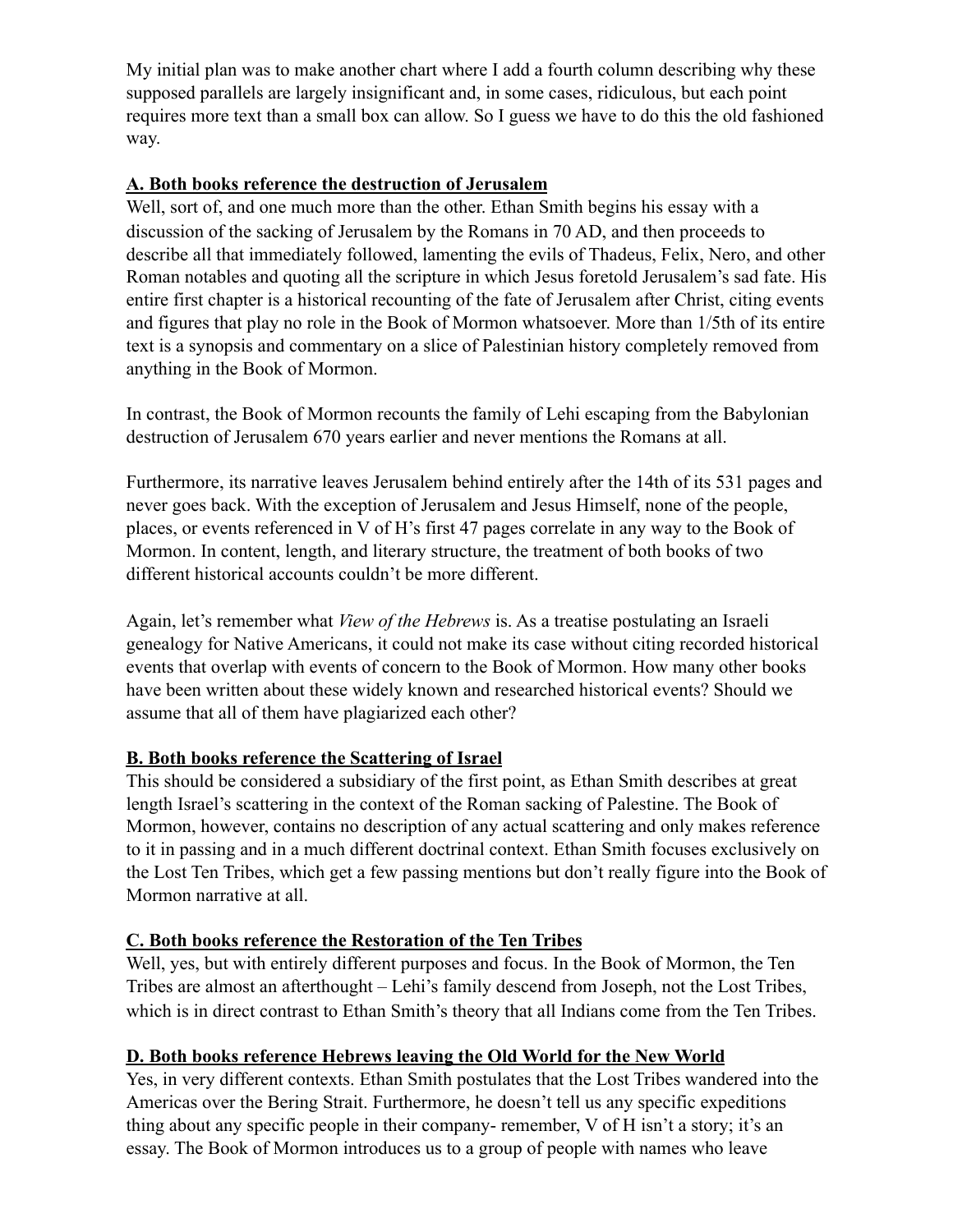Jerusalem, wander in the wilderness, build a ship, and arrive in America – never specifically identified as America in the text itself – by sea, not by land. The events are different, as is the literary approach. It's the difference between reading an academic essay about boys in New England boarding schools and reading *Catcher in the Rye*.

## **E. Religion a motivating factor**

Why, yes, it was. Why is this a separate category? When you're talking about the scattering and gathering of Israel, isn't religion going to be a motivating factor? All of these initial objections are essentially subsets of the main charge repeated with only slight variations.



### **F. Migrations a long journey**

Again, a distinction without a difference, as it's just another element of the original charge. Would it have made a difference here if the migration in one of the books had been a short journey? You could add a category that said "In both books, people ate food in the course of the referenced migrations" and it would be as noteworthy as saying, essentially, "it's a long way from Israel to America," which is all you're saying here.

### **G. Encounter "seas" of "many waters"**

The word "seas" appears in *View of the Hebrews* precisely three times.

*"This writer says, "They entered into the Euphrates by the narrow passages of the river." He must mean, they repassed this river in its upper regions, or small streams, away toward Georgia; and hence must have taken their course between the Black and Caspian seas." – p. 76*

*"We have a prediction relative to the ten tribes, which fully accords with the things exhibited of them, and of the natives of our land… They shall run to and fro, over all the vast regions, the dreary wilds, which lie between those extreme seas." – footnote, p. 107*

*"Such texts have a special allusion to the lost tribes of the house of Israel. And their being called over mountains, and over seas, from the west, and from afar, receives an emphasis from the consideration of their being gathered from the vast wilds of America." – p. 159*

Nobody seems to be actually encountering seas in any of these quotes.

The phrase "many waters" does not appear in *View of the Hebrews*.

### **H. The Americas an uninhabited land**

Contrary to Ethan Smith, the Book of Mormon makes no claim that America was uninhabited when Lehi arrived. In fact, the text argues precisely the opposite conclusion, as they were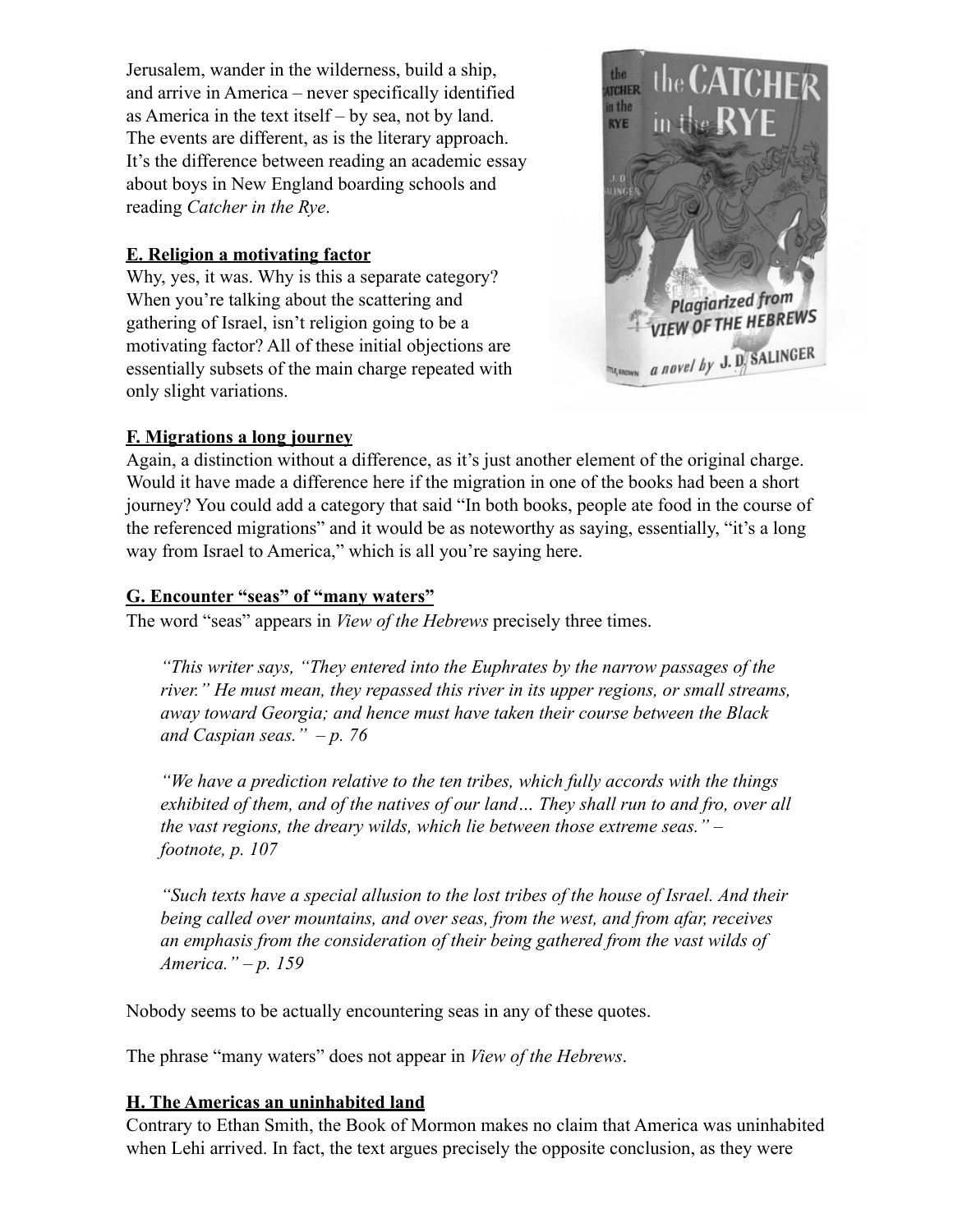preceded by the Jaredites and encounter Coriantumr, who clearly got there before they did. (Perhaps it was uninhabited when the Jaredites got there; I can't find a definitive statement on that subject one way or the other, but I may have missed it.) But if we're arguing for parallels, we probably ought to focus on the proposed Israeli ancestry of the Indians, which has no bearing on the Jaredites, who were not of the House of Israel.

## **I. Settlers journey northward**

Yes, some settlers do tend to do that. How Joseph Smith would have imagined settlers going north without *View of the Hebrews*, I'll never know.

The word "northward" appears only once in *View of the Hebrews* on page 51: "Thence northward, on the shore of the said sea, as far as the point due west of Mount Lebanon." He's talking about the boundaries of Abraham's territory with no mention of settlers.

The word "north" appears 68 times, mostly in reference to the Lost Tribes who, according to the Bible, will come forth "out of the land of the North," which would suggest their journey was or will be in a direction other than north. If there's a direct mention of a specific northward trek by any settlers in *View of the Hebrews*, I couldn't find it. And in the Book of Mormon, settlers travel in every direction. I don't see how this is a parallel of any significance, even if it were accurate, which it doesn't seem to be.

And why does this matter, exactly? Would it help if all settlers referenced in the Book of Mormon only went south?

## **J. Encounter a valley of a great river**

This seems to be the only reference in *View of the Hebrews* that might apply.

*"Other tribes assure us that their remote fathers, on their way to this country, 'came to a great river which they could not pass; when God dried up the river that they might pass over.' – page 106*

No valleys are mentioned in connection with any rivers, great or otherwise.

Ethan Smith uses the tradition referenced on page 106 to describe his speculation that God must have allowed the Indians to cross the "Beering's Straits" by drying up rivers all over the place. This is markedly different from the Book of Mormon's River of Laman and Valley of Lemuel, as the river was both crossable and un-dried up.

## **K. A unity of race (Hebrew) settle the land and are the ancestral origin of American Indians**

*View of the Hebrews* and the Book of Mormon differ dramatically on this point. Ethan Smith can't stop yapping about the Ten Tribes, and how they came out of the north countries across the Bering Strait to escape Roman oppression. The Book of Mormon ignores the Ten Tribes as possible ancestors of the Indians, instead focusing on the non-lost tribes of Joseph and Judah in describing the Lehites and the Mulekites, respectively. Then, for good measure, it adds a group – the Jaredites – that are utterly un-Hebrew and dominate the land well before the House of Israel even comes along.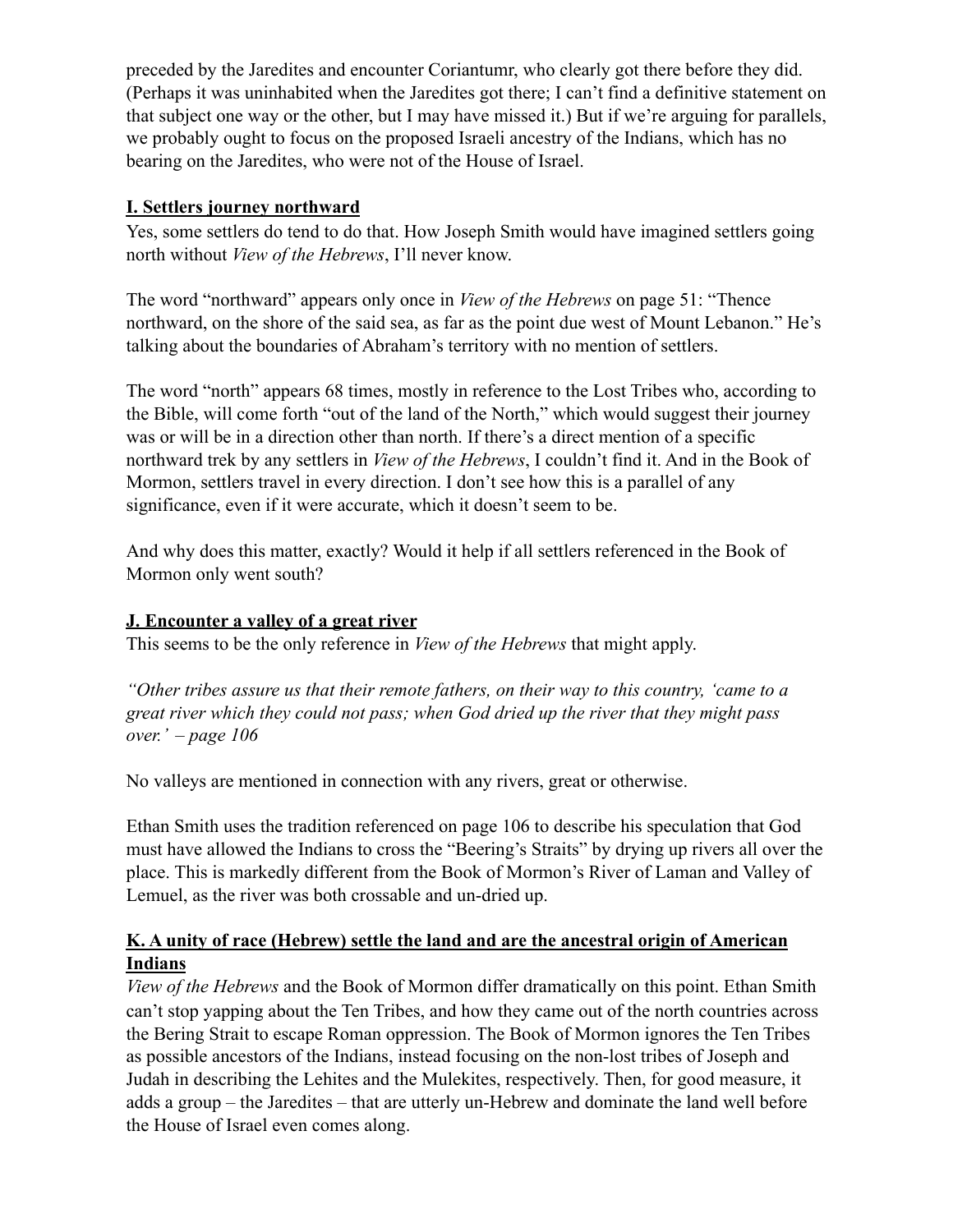So much of *View of the Hebrews* is devoted to tying the fate of the Lost Tribes to the history of the Indians that Joseph Smith would have had to discard just about everything Ethan Smith wrote when producing the Book of Mormon, including all of the supposed evidences of Hebraism among the Indians that Ethan Smith cites, not a single one of which makes its way into the Book of Mormon. Why plagiarize a text when you ignore its central premise and all supporting evidences? In fact, how can that be said to be plagiarism at all?

## **L. Hebrew the origin of Indian language**

Sort of. The Jaredites didn't speak Hebrew, and the Mulekites had all but forgotten it, and the Nephites kept records in Reformed Egyptian. Again, since Ethan Smith's theories tied the Indians to Israel, this, too, is just another subset of the original charge.

## **M. Egyptian hieroglyphics**

What about them? The word "hieroglyphics" does not appear in either *View of the Hebrews* or the Book of Mormon. The Book of Mormon claims that the Lehites wrote in "Reformed Egyptian," which are presumed to be hieroglyphics, but *View of the Hebrews* has nothing approaching a comparable reference. It makes no claims that the Indians wrote anything in Egyptian. It does claim, without any supporting material, that there appears to be some Egyptian influence in ancient American art. The Book of Mormon doesn't mention art at all.

## **N. Lost Indian records**

You expand that to say that this has reference to "yellow leaves" buried in a hill that B.H. Roberts supposedly speculated might be made of gold. Yet the phrase "yellow leaves" does not appear in *View of the Hebrews*.

You're likely referencing the four folded pieces of parchment, yellowed with age, dug out of an Indian grave that supposedly had a handful of Bible verses on them written in Hebrew, as mentioned on page 220 of *View of the Hebrews*. No reference to "Lost Indian records" on this parchment, unless you consider Deuteronomy to be a "lost Indian record."

If B.H. Roberts or anyone else believes this old paper, which is described as being wrinkled and getting torn in half, might be made out of gold, that would be truly bizarre, as would presuming that this served as any kind of inspiration for the golden plates. Not only are they



wholly dissimilar in form, they are also wholly dissimilar in function. Ethan Smith posits that the scraps of paper were discarded because the Indians could no longer read them and considered them worthless, while the golden plates recorded an intergenerational history and were buried specifically to preserve the history for future generations.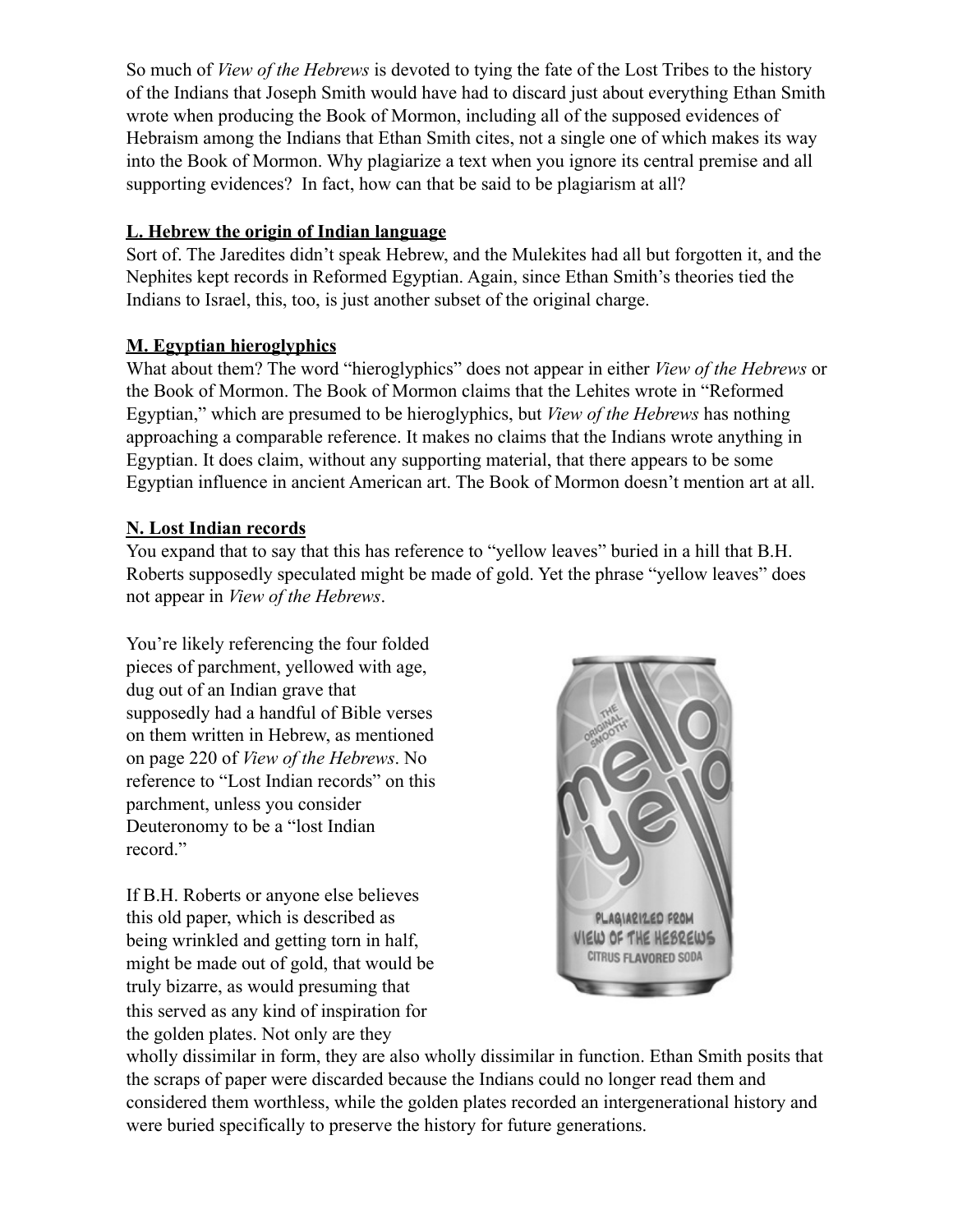## **O. Breastplate, Urim & Thummim**

Behold the sum total of references to the Breastplate, Urim and Thummim in V*iew of the Hebrews*:

"Before the Indian Archimagus officiates in making the supposed holy fire for the yearly atonement for sin, the sagan (waiter of the high priest) clothes him with a white ephod, which is a waist coat without sleeves. In resemblance of the Urim and Thum-inim, the American Archimagus wears a breast plate made of a white conch-shell with two holes bored in the middle of it, through which he puts the ends of an otter skin strap, and fastens a buck horn white button to the outside of each, as if in imitation of the precious stones of the Urim." – page 173

None of this bears any resemblance to how the Urim and Thummim are referenced in the Book of Mormon itself or in its translation process, although I'm betting Joseph Smith could really have used some of those otter skin straps.

## **P. A man standing on a wall warning the people saying, "Wo, wo to this city…to this people" while subsequently being attacked.**

The implication is that this was where Joseph lifted dialogue for Samuel the Lamanite, who never said the words you quote. The closest I can find is "Yea, wo unto this people who are called the people of Nephi except they shall repent" in Helaman 15:3. It's got "wo," "people" and some familiar prepositions in it, but it's not close enough to constitute plagiarism, especially since its part of a much larger speech that has no antecedent in *View of the Hebrews*. And it's obvious that 99.9999% of the dialogue in the Book of Mormon didn't come from *View of the Hebrews* if this is the best example of supposedly plagiarized dialogue you can find.

The two men crying "wo" are quite different figures, too. Samuel was a prophet in the New World under attack on a wall and miraculously protected, while the *View of the Hebrews* guy was an old, frail dude who wandered the streets of Jerusalem and stayed off the walls for seven years while repeating the quote you provide ad nauseum – unlike in the case of Samuel, this single phrase constituted the entirety of his comments, which is probably why he was largely dismissed as a harmless quack. Yet when Jerusalem was under siege in 70 AD, "he ascended the walls, and in a voice still more tremendous than ever, he exclaimed, 'Wo, wo to this city, this temple, and this people!' And he then added, (for the first time for the seven years,) 'Wo, wo to myself!' The words were no sooner uttered, than a stone from a Roman machine without the walls, struck him dead on the spot!"

Looks more like an accident than an attack.

### **Q. Prophets, spiritually gifted men transmit generational records**

Not at all, at least in the *View of the Hebrews* case. Ethan Smith doesn't identify a single person among the Indian population as a prophet, except perhaps Quetzalcoatl, a rather special case that we'll address when he shows up later in your list. Traditional Christians like Ethan Smith believe that there have been no prophets after Christ, and *View of the Hebrews* explicitly states on page 127 that "We are to expect no new revelation from heaven." E. Smith's essay covers a time period solely after 70 AD, so it makes sense that he doesn't name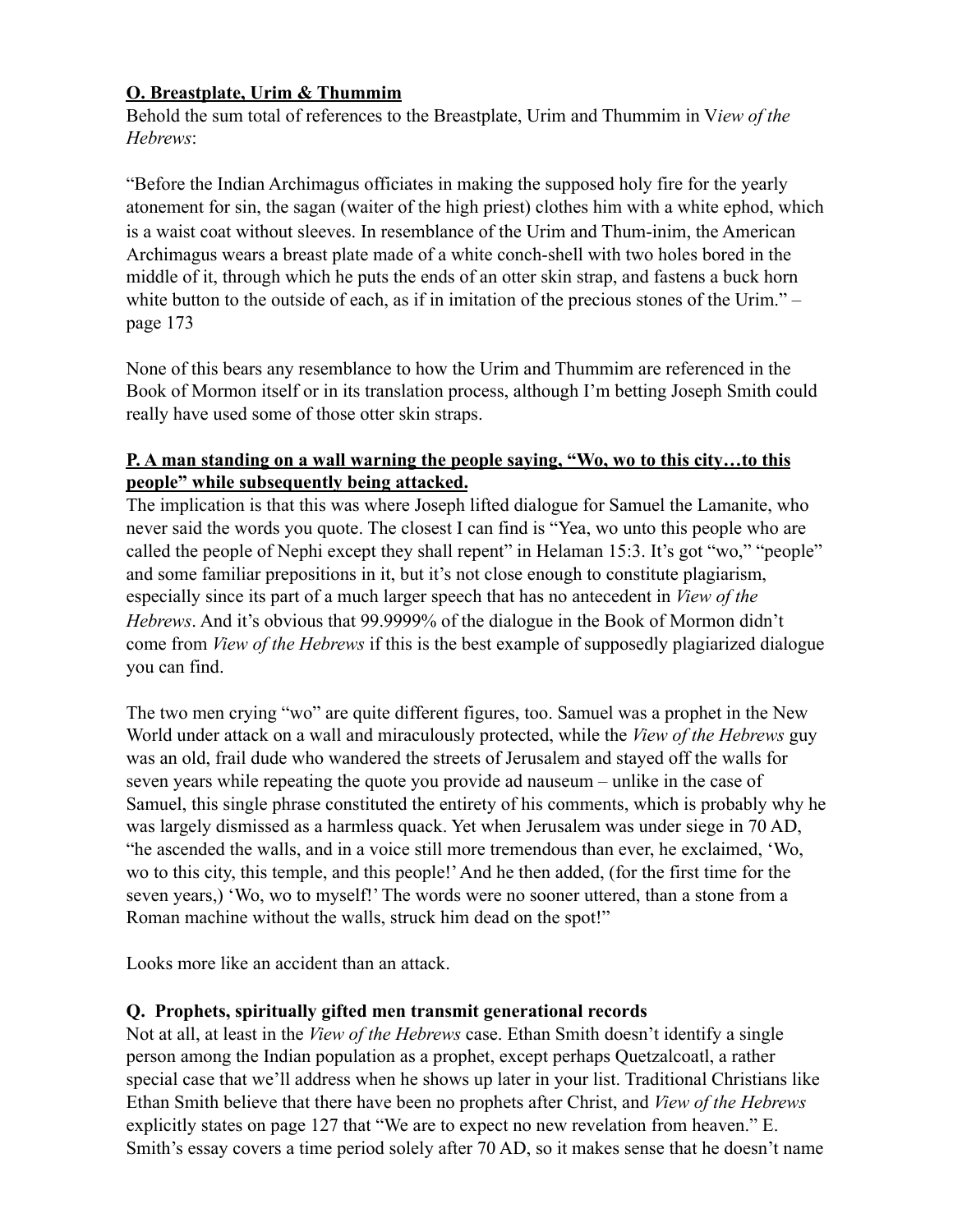any new prophets at all – maybe that's why you add the qualifier "spiritually gifted men," which is so broad a label as to be a meaningless distinction. Of course, the Book of Mormon is dripping with prophets before, during, and after the time of Christ.

As for the idea that these V of H dudes with spiritual gifts are "transmit[ting] generational records," that's just nonsense. Any records that Ethan Smith imagines being kept are also imagined as being thrown away or left behind in Jerusalem, because he posited that the Indians considered them worthless. Ethan Smith repeatedly laments the fact that no such records survive and that all the information we have about them comes from unwritten and unreliable oral histories.

## **R. The Gospel preached in the Americas**

*View of the Hebrews* references the preaching of the gospel in the Americas on page 187, which I quote at length here:

*It seems the Spanish missionaries found such traces of resemblance between some of the rites of the religion of the natives of Mexico, and the religion which they wished to introduce, that our author says, "They persuaded them that the gospel had in very remote times, been already preached in America. And they investigated its traces in the Aztec ritual, with the same ardour which the learned who in our days engage in the study of Sanscrit , display in discussing the analogy between the Greek mythology and that of the Ganges and the Burrampooter." It is a noted fact that there is a far greater analogy between much of the religion of the Indians, and Christianity, than between that of any other heathen nation on earth and Christianity.*

In the Book of Mormon, the actual preaching of the gospel in the Americas is recorded firsthand by the people preaching it on page after page after page. Yet Ethan Smith never records the actual preaching of the gospel; he merely looks for parallels in Native American history and ritual and explores them at length. Those supposed parallels make up the bulk of Ethan Smith's text, but the Book of Mormon completely ignores all of them. Many critics of the Book of Mormon claim that it is actually far too Christian, as it entirely lacks the Native American flavor that would have been there had Joseph been trying to manufacture a history of the Indians consistent with Ethan Smith's premises.

And, again, note the style and subject of the above quoted paragraph. None of it has any corollary in the Book of Mormon.

## **S. Quotes whole chapters of Isaiah**

And yet only 8.3% of the Isaiah verses quoted in *View of the Hebrews* are also included in the Book of Mormon. This is silly, anyway, as Joseph already had a Bible. If he wanted to plagiarize Isaiah, why did he need to use V of H as a middleman?

*View of the Hebrews* quotes a lot of stuff besides Isaiah, too, specifically Deuteronomy 30; Jeremiah 16, 23, 30-31, 35-37; Zephaniah 3; Amos 9; Hosea and Joel. Why didn't any of those passages make their way into the Book of Mormon?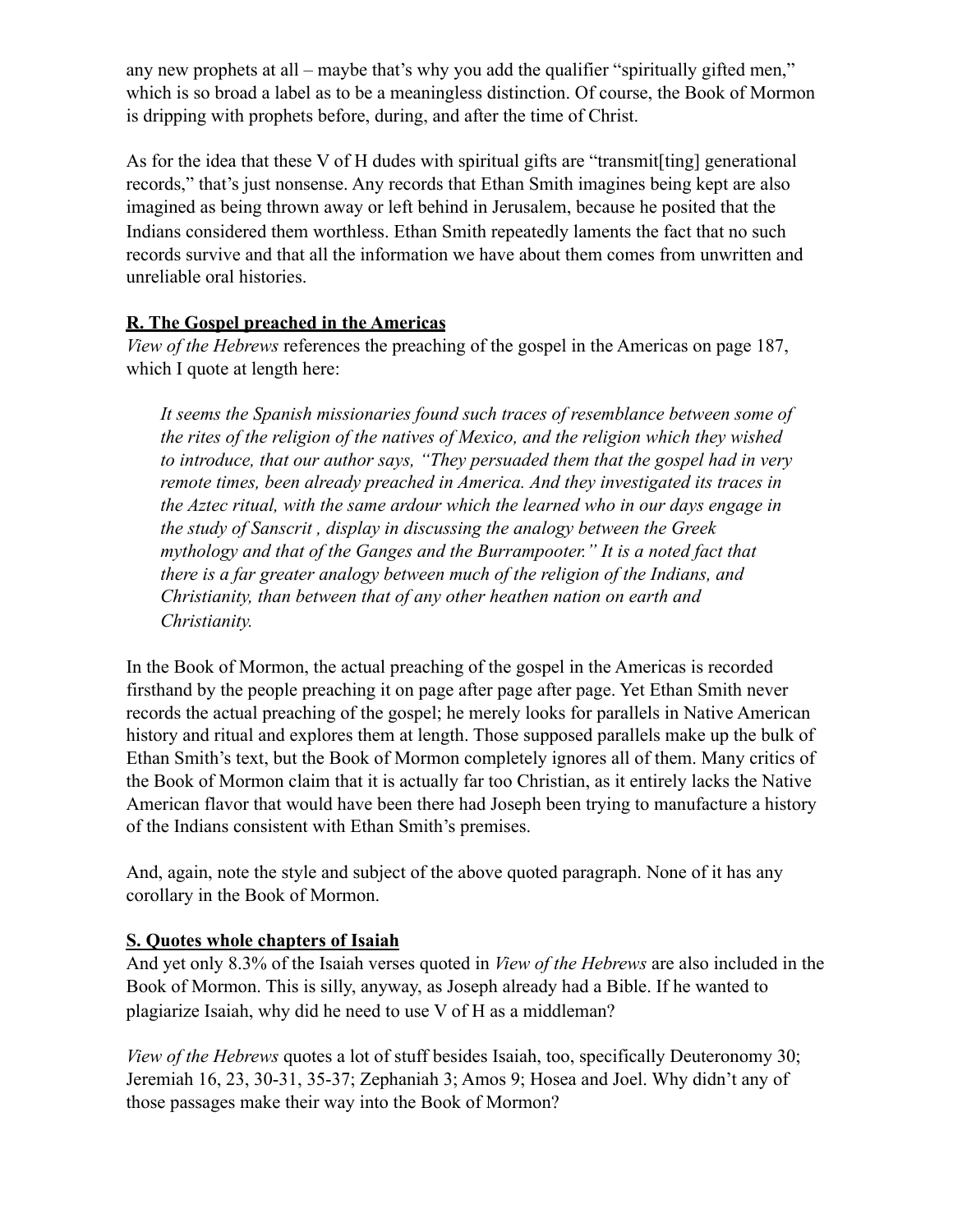## **T. Good and bad are a necessary opposition**

That's the message of Star Wars, too. Should we assume George Lucas also lifted it from *View of the Hebrews*?

## **U. Pride denounced**

So did *View of the Hebrews* lift that from Greek mythology? Because the denunciation of pride is a common theme in world literature since the beginning of the written word. In fact, I think even the Bible has a thing or two to say about it.

# FROM "VIEW OF THE HEBREWS"



## **V. Polygamy denounced**

The word "polygamy" does not

appear in either text. The Book of Mormon has Jacob Chapter 2, which accurately fits this description, but the nearest I can find to a denunciation of polygamy in *View of the Hebrews* is on page 104, where 19th Century missionaries visit a Delaware Indian chief and record their conversation.

"Long time ago, (he added) it was a good custom among his people to take but one wife, and that for life. But now they had become so foolish, and so wicked, that they would take a number of wives at a time; and turn them away at pleasure!"

This looks to be as much a denunciation of divorce as polygamy, and the context of this is quite different in both texts. This is the expression of one modern Indian chief's personal opinion of ancient history, not a sweeping prophetic declaration of the will of the Lord. This chief's opinion is not cited to define doctrine but rather to illustrate parallels in Indian and Christian traditions.

### **W. Sacred towers and high places**

*View of the Hebrews* used the word "tower" fifteen times, all in reference to military towers in Jerusalem at the time of the 70 A.D. siege – nothing "sacred" about them. The "sacred towers" in the Book of Mormon – King Benjamin's tower and the Zoramite tower of Rameumptom – have no antecedent in *View of the Hebrews*. `

However, I must concede that both books, as well as pretty much every book ever written with any geographical information whatsoever, make reference to high places.

### **X. Messiah visits the Americas**

Okay, this one's a little too much fun.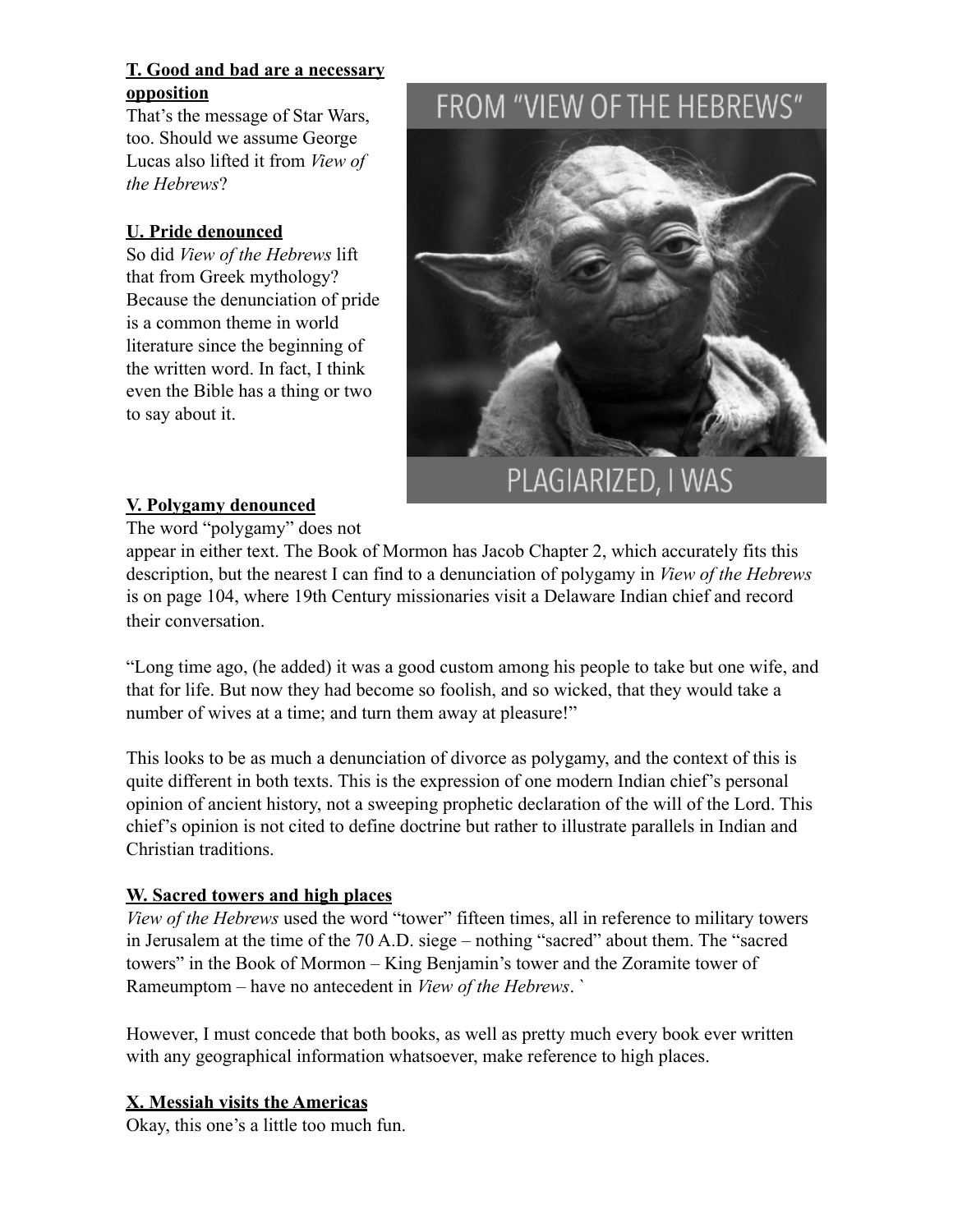

It is impossible to review the history of ancient America without encountering the legend of Quetzalcoatl, who by most accounts was actually a winged serpent and not a white-bearded man. The irony is that the Book of Mormon not only doesn't mention him at all; it makes no attempt at all to tie Christ's visit to any of the Quetzalcoatl legends. Jesus in the Book of Mormon acts pretty much the same way as Jesus of the New Testament and not like any winged serpent. Why would a plagiarizing Joseph Smith leave the Quetzalcoatl legend entirely untouched?

You say *View of the Hebrews* mentions "Quetzalcoatl, the white bearded 'Mexican Messiah.'" Why don't you say "Jesus" instead?

Because Ethan Smith thought Quetzalcoatl was Moses. *Moses*, of all people!

Tying the serpent on a stick to the iconography of Quetzalcoatl, he sees the ancient legends as reference to Moses and not Christ. So should we assume Jesus the Messiah for everyone except Mexicans, because Moses gets "Mexican Messiah" duty?

## **Y. Idolatry and human sacrifice**

There's one reference to human sacrifice in *View of the Hebrews*, found on page 101. Here it is:

*This may account for the degeneracy of some Indians far to the west, reported in the journals of Mr. Giddings, in his exploring tour. He informs, "They differ greatly in their ideas of the Great Spirit; one supposes that he dwells in a buffalo, another in a wolf, another in a bear. another in a bird, another in a rattlesnake. On great occasions, such as when they go to war, and when they return, (he adds) they sacrifice a dog, and have a dance. On these occasions they formerly sacrificed a prisoner taken in the war; but through the benevolent exertions of a trader among them, they have abandoned the practice of human sacrifice.*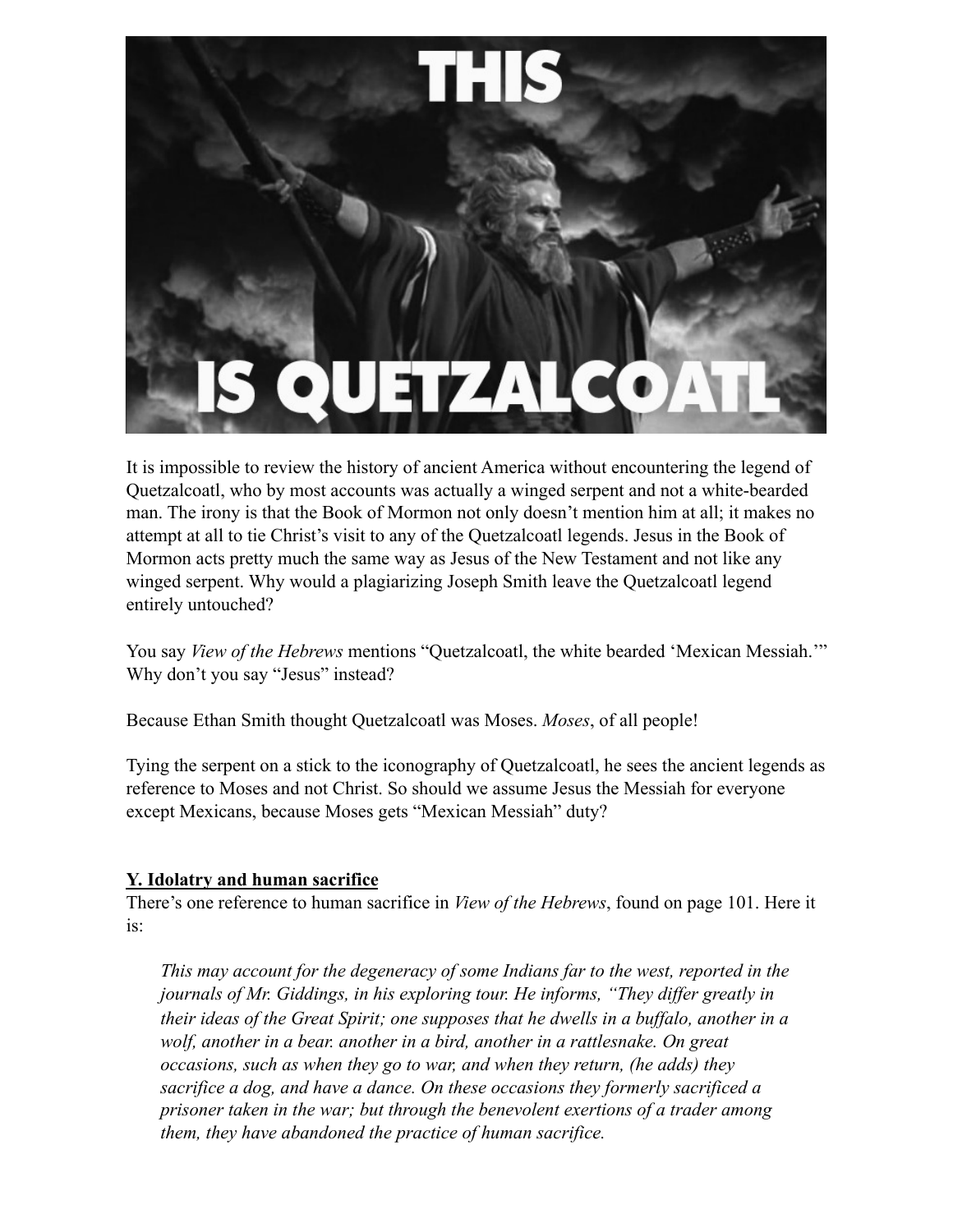All we know about human sacrifice in *View of the Hebrews* is that one tribe stopped doing it at some point. The Book of Mormon doesn't have a lot to say about human sacrifice, either, but what it does say is entirely dissimilar to the passage here. References to idolatry are also scarce in the Book of Mormon.

The point with this item, and with many others, is that Ethan Smith is commenting and speculating on historical events in ancient America, and the Book of Mormon claims to be recounting historical events in ancient America. By most accounts, idolatry and human sacrifice were historical events in ancient America, so we should not be surprised to find independent references to them in both works.

How many works about World War II have been written? If two of them mentioned Nazi atrocities against Jews, would you accuse one author of plagiarism?

### **Z. Hebrews divide into two classes, civilized and barbarous**

*View of the Hebrews* speculates about this and provides no specifics, while the Book of Mormon is far more complex than that. In the initial division between Nephites and Lamanites, the Nephites are civilized and the Lamanites are barbarous. But these adjectives cannot be permanently applied to either group. At times, the Lamanites are more righteous than the Nephites, and for two hundred years there are "no manner of –ites" and everyone lives in peace. The subtleties and details of the Book of Mormon on this subject have no antecedent in *View of the Hebrews*.

### **AA. Civilized thrive in art, written language, metallurgy, navigation**

Really? Where does the Book of Mormon mention any art? Why does the *View of the Hebrews* lament the utter loss of written language among the Indians? *View of the Hebrews*  mentions navigation with regard to biblical prophecy, but it makes no claims that Indians were capable of it, as Ethan Smith insisted they came to America by land and not by sea. In any case, there's historical evidence of an ancient American civilization that produced art, written language, metallurgy, and – debatably – navigation. What's notable is that the treatment of identified historical facts in both records is so strikingly different.

### **BB. Government changes from monarchy to republic**

Not at all. The government in the Book of Mormon changes from a monarchy to a "reign of the judges," which bears little or no resemblance to a republic. The judges are only chosen by the voice of the people when one dies or resigns; otherwise, judgeships are passed down hereditarily, making this a modified monarchy more than a republic. There's no senate or congress; judges unilaterally make and enforce laws with no public input and no accountability to voters, although their judgments can be overturned by a group of "lesser judges." Book of Mormon government is actually quite strange and quite different from American government, and it has no antecedent whatsoever in *View of the Hebrews*.

### **CC. Civil and ecclesiastical power is united in the same person**

Which person? Are we only talking about the monarchy and not the republic, a republic that doesn't exist in the Book of Mormon? Because in monarchies, then and now, ecclesiastical authority often rests with the king. That's not a concept that either Smith would need to invent or plagiarize. Even today, Elizabeth II is the head of the Church of England. What's striking is that in the Book of Mormon, this ecclesiastical authority extends to the judges once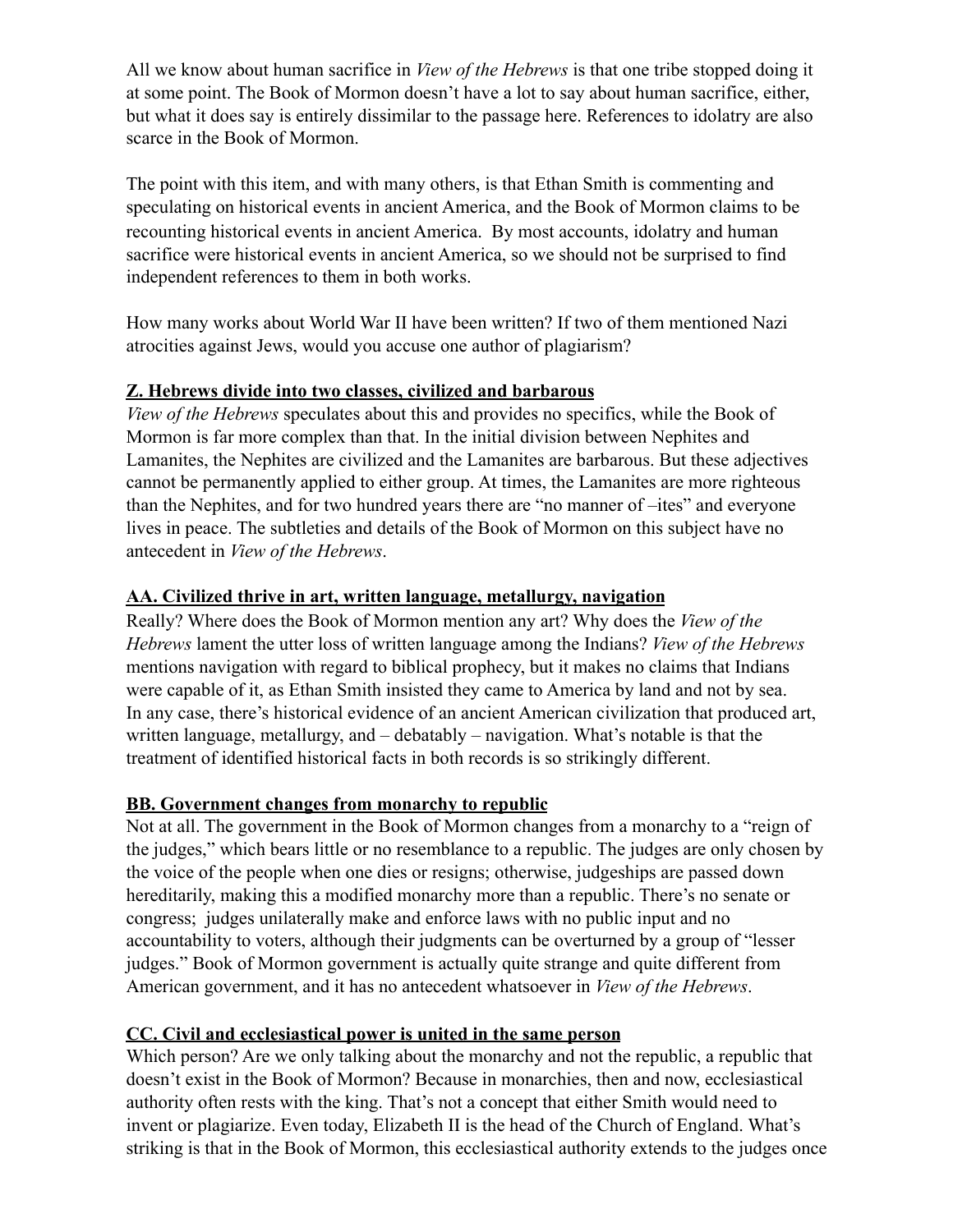the monarchy is disbanded, as opposed to *View of the Hebrews*, where this is not the case.

## **DD. Long wars break out between the civilized and barbarous**

Yes. That's also true in Mel Gibson's Meso-American-based movie "Apocalypto," which he, too, must have plagiarized from *View of the Hebrews.* The historical evidence, then and now, suggested that in ancient America, long wars broke out between the civilized and barbarous. What would be remarkable is if any book dealing with ancient history in this region would fail to mention it.

### **EE. Extensive military fortifications, observations, "watch towers"**

Every watchtower mentioned in *View of the Hebrews* is in Jerusalem of 70 AD, not in ancient America. As for military fortification and observations – yes, both books include observations, as does every book ever written – see item DD, above. Wars tend to have these



sorts of things, and the idea of war is not something Joseph Smith would have had to plagiarize from Ethan Smith.

## **FF. Barbarous exterminate the civilized**

Not in the Book of Mormon, they don't. The Nephites who perish at the end are every bit as barbarous as the Lamanites. The complexity of who's civilized and who's barbarous defies easy categorization in the Book of Mormon. Again, no antecedent to this in *View of the Hebrews.*

## **GG. Discusses the United States**

Nope. The Book of Mormon makes no reference to the United States whatsoever. In fact, it doesn't even explicitly identify its geography as being on the American continent. People, including church leaders, have interpreted many of its references to "this land" or "the land of promise" as references to the United States, but the text itself doesn't sustain that interpretation, particularly if you accept a Meso-American limited geography model.

## **HH. Ethan/Ether**

Seriously?

This would be a good time to offer a view on *View of the Hebrews* from my favorite unofficial apologist, Hugh Nibley, once again in fiery red:

"If someone will show me how to draw a circle," cries the youthful Joseph Smith, "I will make you a fine Swiss watch!" So Joachim or Anselm or Ethan Smith or Rabelais or somebody takes a stick and draws a circle in the sand, and forthwith the adroit and wily Joseph turns out a beautiful running mechanism that tells perfect time! This is not an exaggeration. The Book of Mormon in structure and design is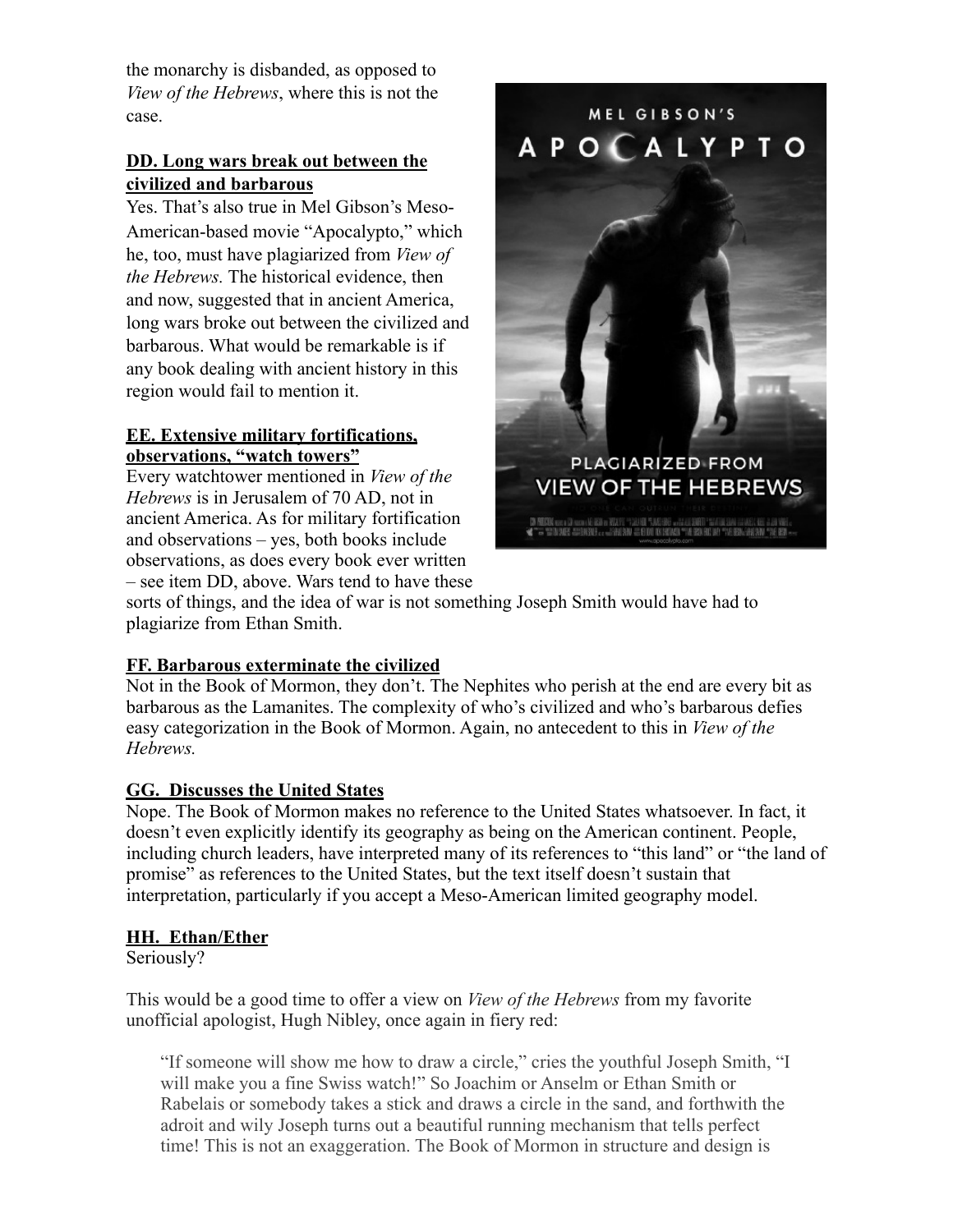every bit as complicated, involved, and ingenious as the works of a Swiss watch, and withal just as smoothly running. . . . The writer of that book brought together thousands of ideas and events and knit them together in a most marvelous unity. Yet the critics like to think they have explained the Book of Mormon completely if they can just discover where Joseph Smith *might* have got *one* of his ideas or expressions!"

#### Amen, Hugh! Testify, brother!

Reverend Ethan Smith was the author of *View of the Hebrews*. Ethan Smith was a pastor in Poultney, Vermont when he wrote and published the book. Oliver Cowdery – also a Poultney, Vermont resident – was a member of Ethan's congregation during this time and before he went to New York to join his distant cousin Joseph Smith. As you know, Oliver Cowdery played an instrumental role in the production of the Book of Mormon.

Which is insignificant. Since the Book of Mormon text bears no resemblance to *View of the Hebrews*, it doesn't matter at all whether or not Joseph or Oliver had seen it before 1830. Certainly Joseph was at least passingly familiar with the text later in life, as he cites it as evidence for the Book of Mormon's authenticity – again, an odd thing for a supposed plagiarist of that material to do. Nobody in Joseph's lifetime thought the two texts were similar enough to merit any accusation of plagiarism, and nobody who spends any significant time with both texts can plausibly claim that one was derived from the other.

This direct link between Joseph and Oliver and *View of the Hebrews* demonstrates that Joseph is very likely to have been aware of the theme and content of that book.

The fact that Joseph quoted from the book demonstrates that Joseph is very likely to have been aware of the theme and content of that book, at least after the Book of Mormon was published. That still doesn't mean it was a source for the Book of Mormon, because the books are radically different in every important respect.

It gives weight to all the similarities described in the preceding comparison chart.

Since those aren't really similarities at all, it would be impossible to add weight to them.

Apologists may point out that the Book of Mormon is not a direct, word-for-word plagiarism of View of the Hebrews, and indeed that is not the claim.

Indeed! Because that would be a ridiculous claim. So would a claim that Joseph borrowed anything at all from *View of the Hebrews* beyond the idea that Indians are Israelites, which was an idea that did not originate with either Ethan or Joseph Smith. And the case made by *View of the Hebrews* in support of that idea bears no resemblance whatsoever to the one made in the Book of Mormon.

Rather, the similarities should give any reader pause that two books so similar in theme and content would coincidentally be connected by Oliver Cowdery.

Except they are wildly divergent in theme and not even remotely similar in content. So what should really give your readers pause is that you, personally, have clearly never read *View of the Hebrews.*

I find that remarkable, and not in a good way.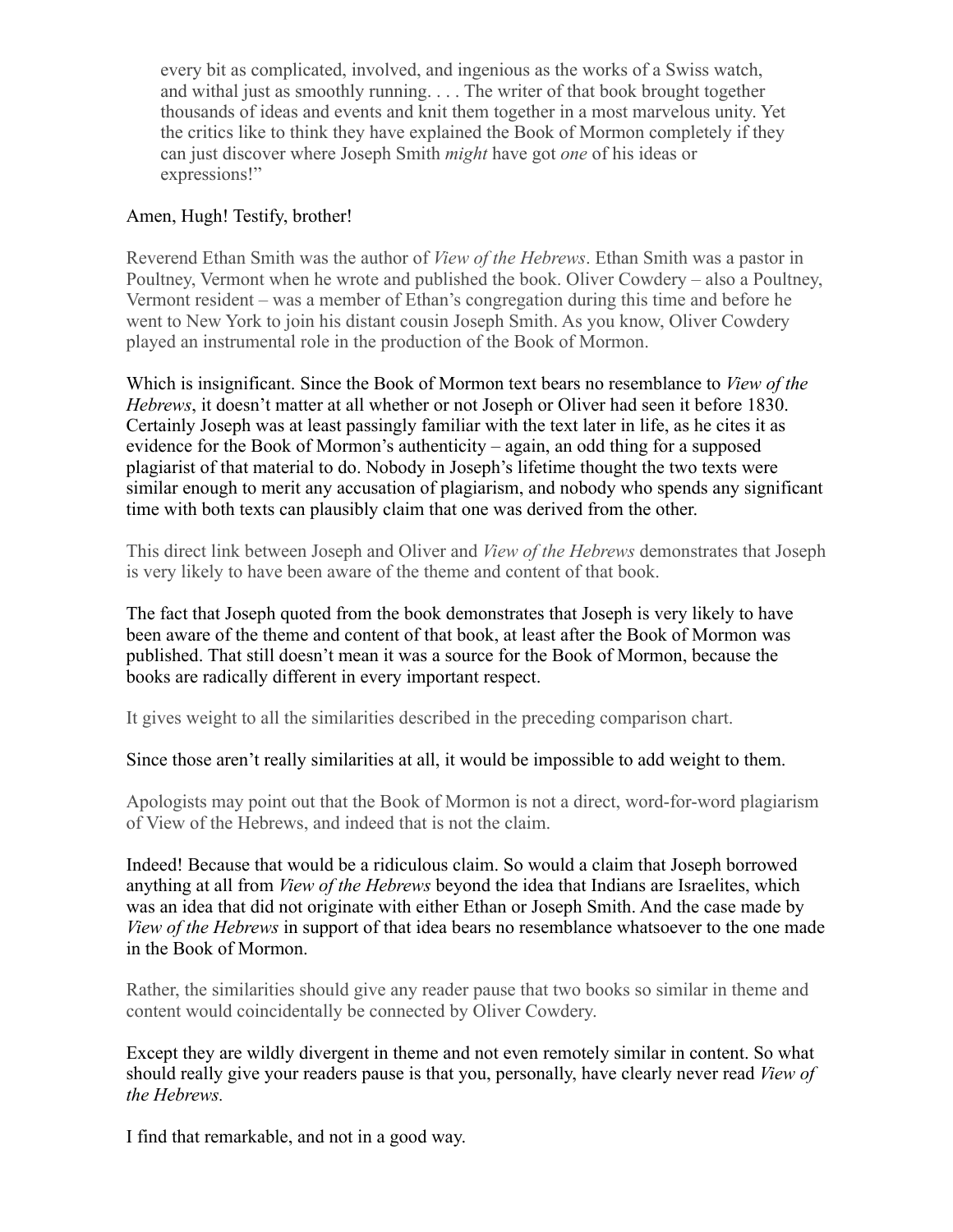You are no longer "just asking questions." You have now chosen to devote your entire life to tearing down the faith of Latter-day Saints based on unexamined arguments that you have not bothered to investigate yourself. You have neglected firsthand study of essential primary sources and just taken whatever nasty anti-Mormon accusations come your way and thrown them up against the wall in the hopes that they stick.

That's not just vicious; it's lazy.

Given the amount of money you're pulling in and the number of families you're splitting apart, you have a profound duty to genuinely know what you're talking about. If you had actually read *View of the Hebrews,* you would realize just how pathetically weak these arguments are. You would also realize that you are destroying testimonies with bad information and woefully misrepresenting B.H. Roberts's work.

## Speaking of which:

LDS General Authority and scholar Elder B.H. Roberts privately researched the link between the Book of Mormon and the *View of the Hebrews*, Joseph's father having the same dream in 1811 as Lehi's dream, and other sources that were available to Joseph Smith, Oliver Cowdery, Martin Harris and others before the publication of the Book of Mormon. Elder Roberts' private research was meant only for the eyes of the First Presidency and the Quorum of the Twelve and was never intended to be available to the public. However, Roberts' work was later published in 1985 as *Studies of the Book of Mormon* . Based upon his research, Elder B.H. Roberts came to the following conclusion on the *View of the Hebrews*:

### No, he didn't.

I know I haven't posted what that supposed conclusion is yet, but it's important to point out that you are ignoring B.H. Roberts's own direct, firsthand explanation as to how that "conclusion" is to be interpreted. In a letter to his fellow church leaders with reference to the report he prepared, Roberts said, "Let me say once and for all, so as to avoid what might otherwise call for repeated explanation, that what is herein set forth *does not represent any conclusions of mine*." [Emphasis added. Strongly.]

The entire report, including the quote you provide, is written in the voice of a straw man critic he created, and these aren't arguments he, himself, agreed with in real life. What I'm about to quote from your letter, therefore, is not actually BH Roberts's conclusion, and you are irresponsible for stating that it is.

> *"Did Ethan Smith's View of the Hebrews furnish structural material for Joseph Smith's Book of Mormon? It has been pointed out in these pages that there are many things in the former book that might well have suggested many major things in the other. Not a few things merely, one or two, or a half dozen, but many; and it is this fact of many things of similarity and the cumulative force of them that makes them so serious a menace to Joseph Smith's story of the Book of Mormon's origin."*

*– B.H. Roberts, Studies of the Book of Mormon, p.240*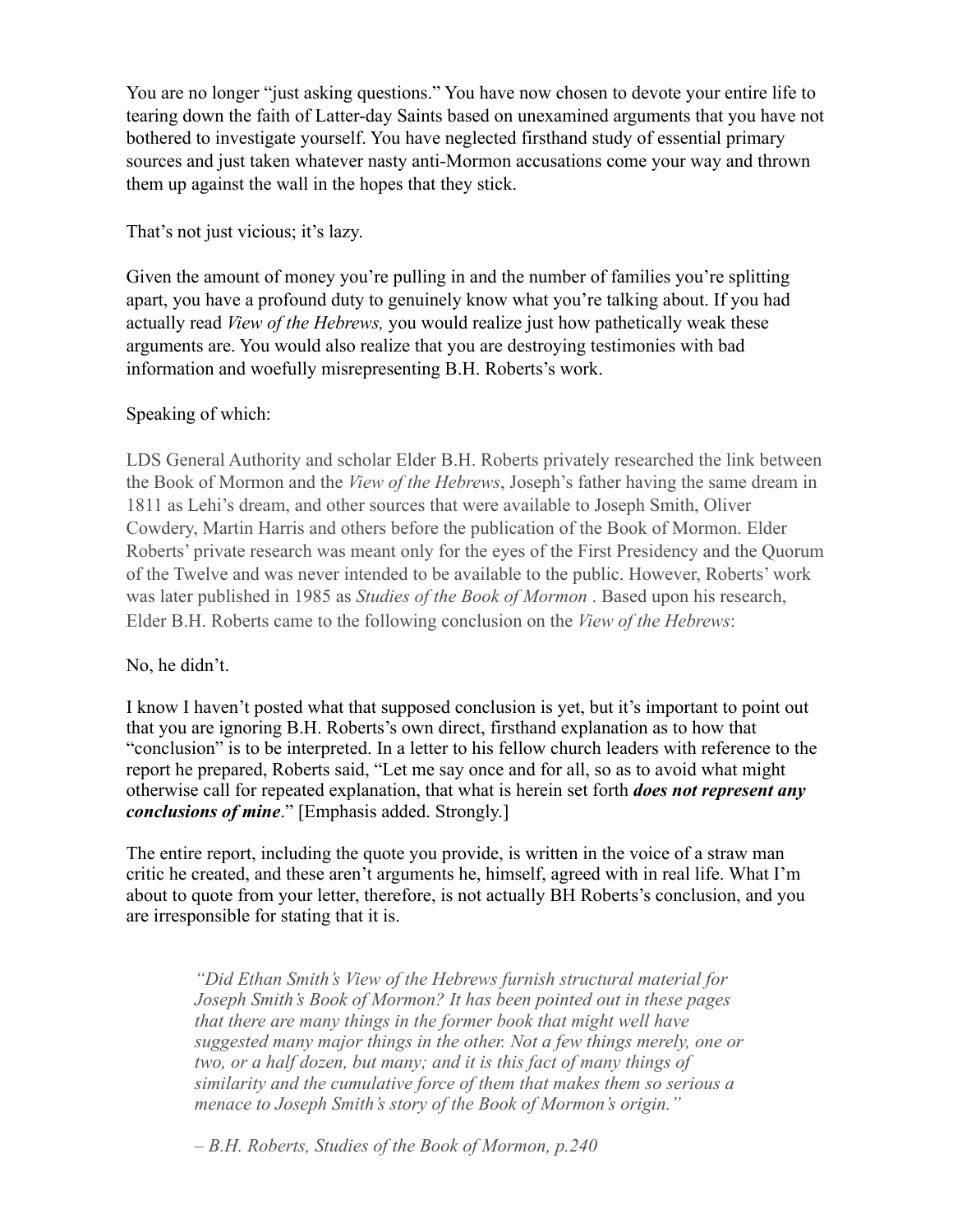This statement was supposed to be interpreted as a "devil's advocate" brief to present the best possible argument a critic of the Book of Mormon could make. I'm not sure his heart was in it, as the arguments listed above are really flimsy.

Roberts was a fierce defender of the historicity and divine nature of the Book of Mormon until the end of his life. To cite him without offering that context is to defame a good and faithful man and attribute opinions to him that were often diametrically opposed to what he actually believed.

*While this does not prove that the Book of Mormon was plagiarized from the View of the Hebrews…* 

Of course it doesn't. It doesn't even assert that. Didn't you, just a few paragraphs ago, concede that Joseph Smith did not take text from *View of the Hebrews*?

… it does demonstrate that key elements of the story of the Book of Mormon – i.e. Native Americans as Hebrew descendants, ancient records of natives preserved, scattering and gathering of Israel, Hebrew origin of Native American language, etc. pre-dated the Book of Mormon and were already among the ideas circulating among New England protestant Americans.

Where is that in dispute? That's a widely accepted historical fact. Latter-day Saints have long conceded that the concept of Indians as Israelites was widely discussed prior to the Book of Mormon. What's remarkable is how little the Book of Mormon coincides with the common theories of the time or with any of the theories advanced in *View of the Hebrews*.

With these ideas already existing and the previously cited issues with KJV plagiarism, errors, anachronisms, geography problems, and more issues to come, is it unreasonable to question Joseph Smith's story of the Book of Mormon origins as Church Historian B.H. Roberts did?

Again, he didn't, at least not in the way you're characterizing it. But no, it is never unreasonable to ask questions. What's unreasonable is to ignore substantive answers and refuse to listen to all points of view, which is what you have purposely done for half a decade.

Richard Bushman puts this all together. From *Rough Stone Rolling,* pp. 96-98:

But for readers of Ethan Smith, the *Book of Mormon* was a disappointment. It was not a treatise about the origins of the Indians, regardless of what early Mormons said. The *Book of Mormon* never used the word "Indian." The book had a different form and purpose than the earlier works on Indian origins. The assembling of anthropological evidence was the central endeavor of *View of the Hebrews* and the books that preceded it. Ethan Smith and his predecessors looked for signs of a deteriorating Jewish culture in Indian society, ticking off instances such as similarities in sacrifices and feasts. The *Book of Mormon* gave almost no attention to Old Testament parallels; its prophets taught pure Christianity. *View of the Hebrews* was an anthropological treatise, combining scripture and empirical evidence to propound a theory. The *Book of Mormon* was a narrative, not a treatise. Anyone